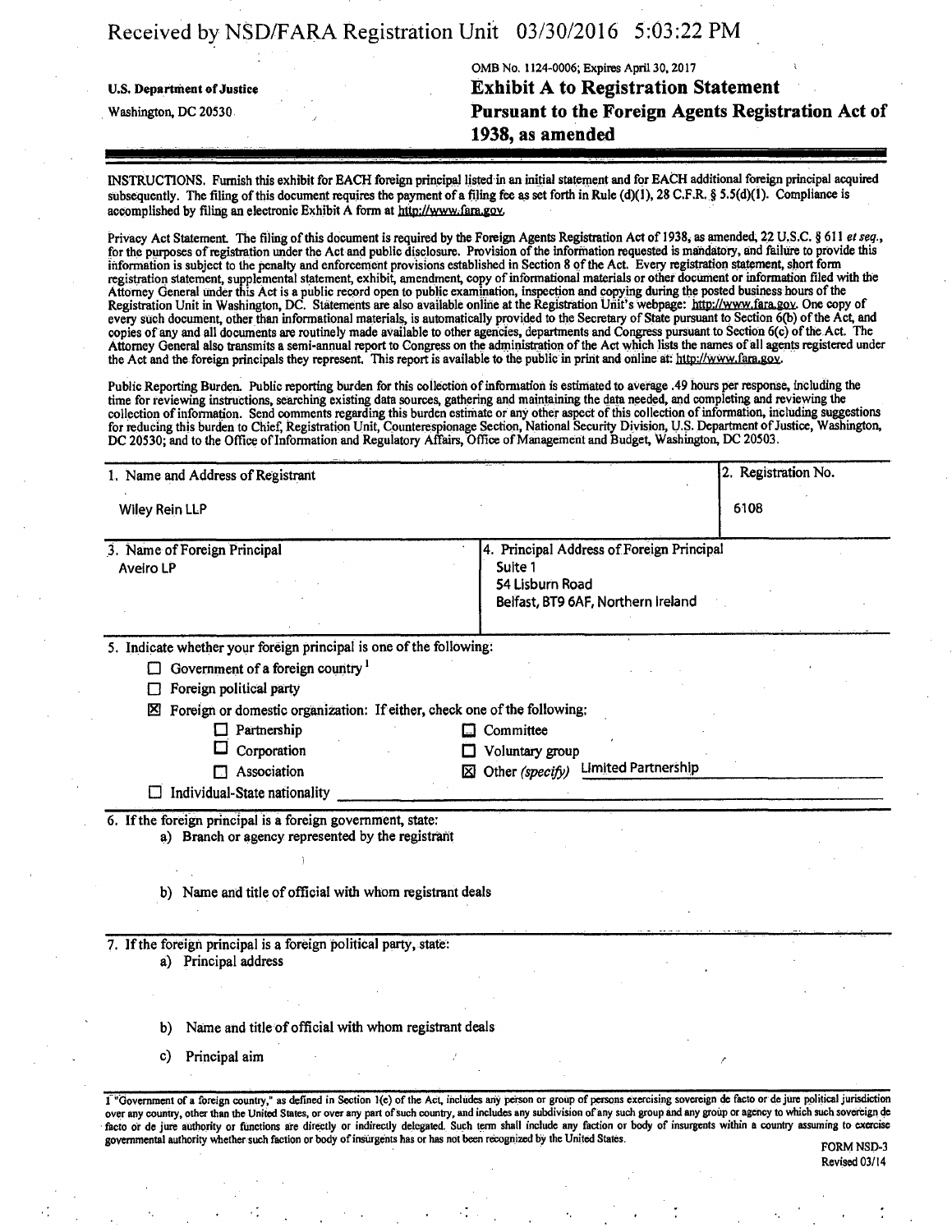8. If the foreign principai is not a foreign government or a foreign political party:

a) State the nature of the business or activity of this foreign principal.

Avelro LP Is an International trade and investment firm that supports a free, independent, democratic, and prosperous Ukraine. Its mission is to build the capacity of government systems and Institutions in Ukraine to promote and protect the following rights and freedoms: human rights; freedom of religion; freedom of speech; freedom of press; freedom of assembly; recognition and respect for private property and free enterprise; free elections; and individual privacy. Its mission also Includes promoting the use of a human-rights based approach in program development, and engaging with international human rights efforts led by the United Nations.

b) Is this foreign principal:

| Supervised by a foreign government, foreign political party, or other foreign principal         | Yes $\boxtimes$ No $\square$ |
|-------------------------------------------------------------------------------------------------|------------------------------|
| Owned by a foreign government, foreign political party, or other foreign principal              | Yes $\boxtimes$ No $\Box$    |
| Directed by a foreign government, foreign political party, or other foreign principal           | Yes ⊠ No □                   |
| Controlled by a foreign government, foreign political party, or other foreign principal         | Yes $\times$ No $\Box$       |
| Financed by a foreign government, foreign political party, or other foreign principal           | Yes $\times$ No $\Box$       |
| Subsidized in part by a foreign government, foreign political party, or other foreign principal | Yes $\times$ No $\Box$       |

9. Explain fully all items answered "Yes" in Item 8(b). (If additional space is needed, a full insert page must be used.) Aveiro LP is not supervised, owned, directed, controlled, financed, and/or subsidized (in whole or in part) by a foreign government or a foreign political party. The director of Averlo LP is Ullua Bllpusova, a Ukrainian citizen. Aveiro LP's general partner Is Nisbett Invest S.A. and its limited partner is Montfler S.A. Both Nisbett Invest S.A. and Montfler S.A. are foreign entitles.

10. If the foreign principal is an organization and is not owned or controlled by a foreign government, foreign political party or other foreign principal, state who owns and controls it. See response to Question 9.

#### **EXECUTION**

In accordance with 28 U.S.C. § 1746, the undersigned swears or affirms under penalty of perjury that he/she has read the information set forth in this Exhibit A to the registration statement and that he/she is familiar with the contents thereof and that such contents are in their entirety true and accurate to the best of his/her knowledge and belief.

| Date of Exhibit A<br>Name and Title | Signature |
|-------------------------------------|-----------|
| $03/30/2016$ Jim SLATTERY           |           |
| STRATEGIC COUNSEL                   |           |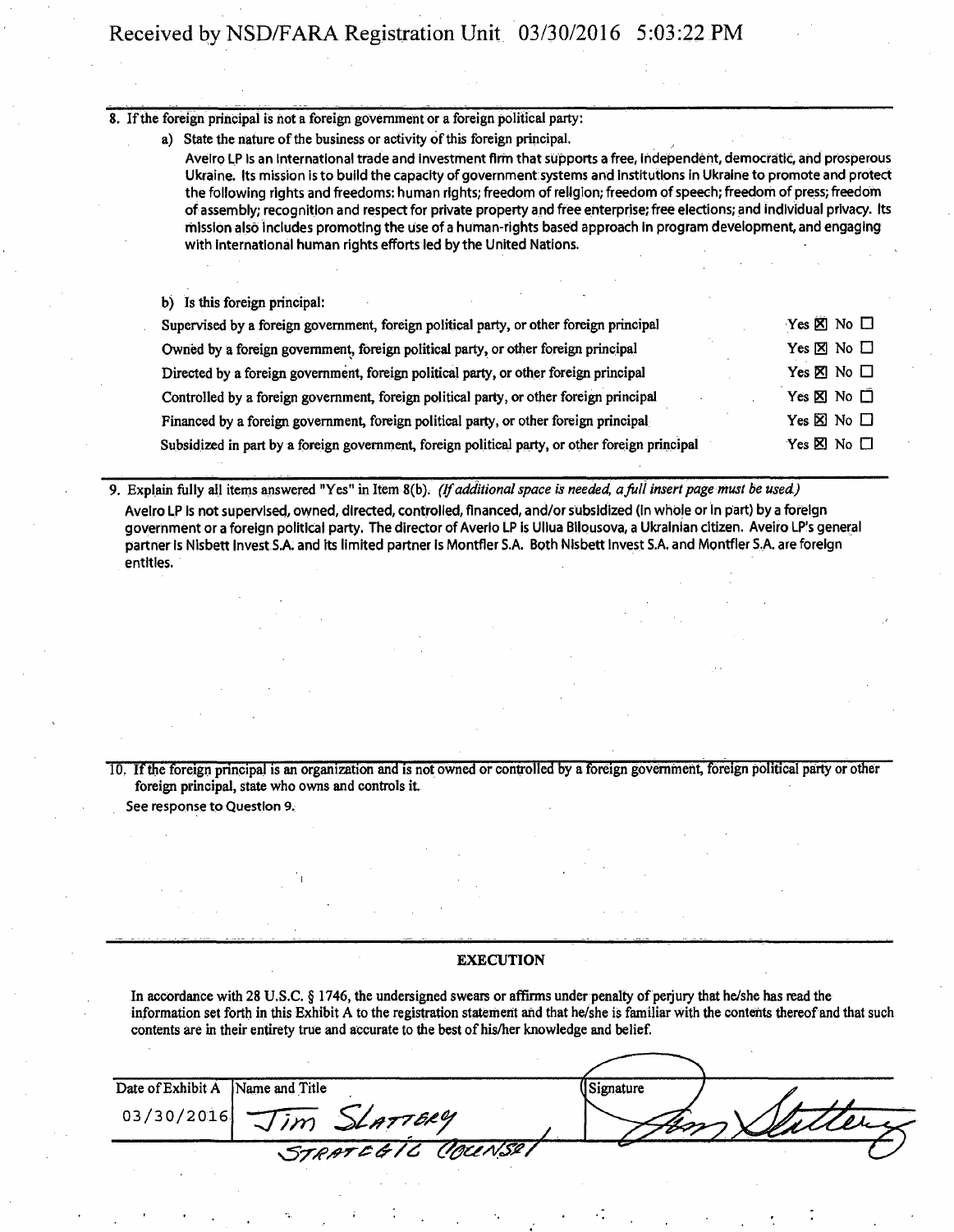| Received by NSD/FARA Registration Unit 03/30/2016 5:03:20 PM |  |  |  |
|--------------------------------------------------------------|--|--|--|
|--------------------------------------------------------------|--|--|--|

QMB No. 1124-0004; Expires April 30,2017 **u.s. Department of justice Exhibit B to Registration Statement**  Pursuant to the Foreign Agents Registration Act of **1938, as amended** 

INSTRUCTIONS , A registrant must furnish as an Exhibit B copies of each written agreement and the terms and conditions of each oral agreement with his foreign principal, including all modifications of such agreements, or, where no contract exists, a full statement of all the circumstances by reason of which the registrant is acting as an agent ofa foreign principal. Compliance is accomplished by filing an electronic Exhibit B form at http://www.fara.gov.

Privacy Act Statement. The filing of this document is required for the Foreign Agents Registration Act of 1938, as amended, 22 U.S.C. § 611 et seq., for the purposes of registration under the Act and public disclosure. Provision of the information requested is mandatory, and failure to provide the infonnation is subject to the penalty and enforcement provisions established in Section 8 of the Act Every registration statement, short form registration statement, supplemental statement, exhibit, amendment, copy of informational materials or other document or information' filed with the Attorney General under this Act is a public record open to public examination, inspection and copying during the posted business hours of the Registration Unit in Washington, DC. Statements are also available online at the Registration Unit's webpage: http://www.fara.gov. One copy of Registration Unit in Washington, DC. Statements are also available online at th copies of any and all documents are routinely made available to other agencies, departments and Congress pursuant to Section 6(c) pf the Act The Attorney General also transmits a semi-annual report to Congress on the administration of the Act which lists the names of all agents registered under the Act and the foreign principals they represent. This report is available to the public in print and online at: http://www.fara.gov.

Public Reporting Burden. Public reporting burden for this collection of information is estimated to average .33 hours per response, including the time for reviewing instructions, searching existing data sources, gathering and maintaining the data needed, and completing and reviewing the collection of information. Send comments regarding this burden estimate or any other aspect of this collection of information, including suggestions for reducing this burden to Chief, Registration Unit, Counterespionage Section, National Security Division, U.S. Department of Justice, Washington, DC 20530; and to the Office of Information and Regulatory Affairs, Office of Management and Budget, Washington, DC 20503.

| 1. Name of Registrant | 2. Registration No. |  |
|-----------------------|---------------------|--|
| <b>Wiley Rein LLP</b> | 6108                |  |
|                       |                     |  |

3. Name of Foreign Principal

Aveiro LP

Check Appropriate Box:

- 4.  $\boxtimes$  The agreement between the registrant and the above-named foreign principal is a formal written contract. If this box is checked, attach a copy of the contract to this exhibit.
- 5.  $\Box$  There is no formal written contract between the registrant and the foreign principal. The agreement with the above-named foreign principal has resulted from an exchange of correspondence. If this box is checked, attach a copy of all pertinent correspondence, including a copy of any initial proposal which has been adopted by reference in such correspondence.
- 6.  $\Box$  The agreement or understanding between the registrant and the foreign principal is the result of neither a formal written contract nor an exchange of correspondence between the parties. If this box is checked, give a complete description below of the terms and conditions of the oral agreement or understanding, its duration, the fees and expenses, if any , to be received.
- 7. Describe fully the nature and method of performance of the above indicated agreement or understanding.

Wiley Rein will provide legislative, regulatory, and legal representation to Aveiro LP in furtherance of its mission to support a free, independent, democratic, and prosperous Ukraine.

> FORM NSD-4 Revised 03/14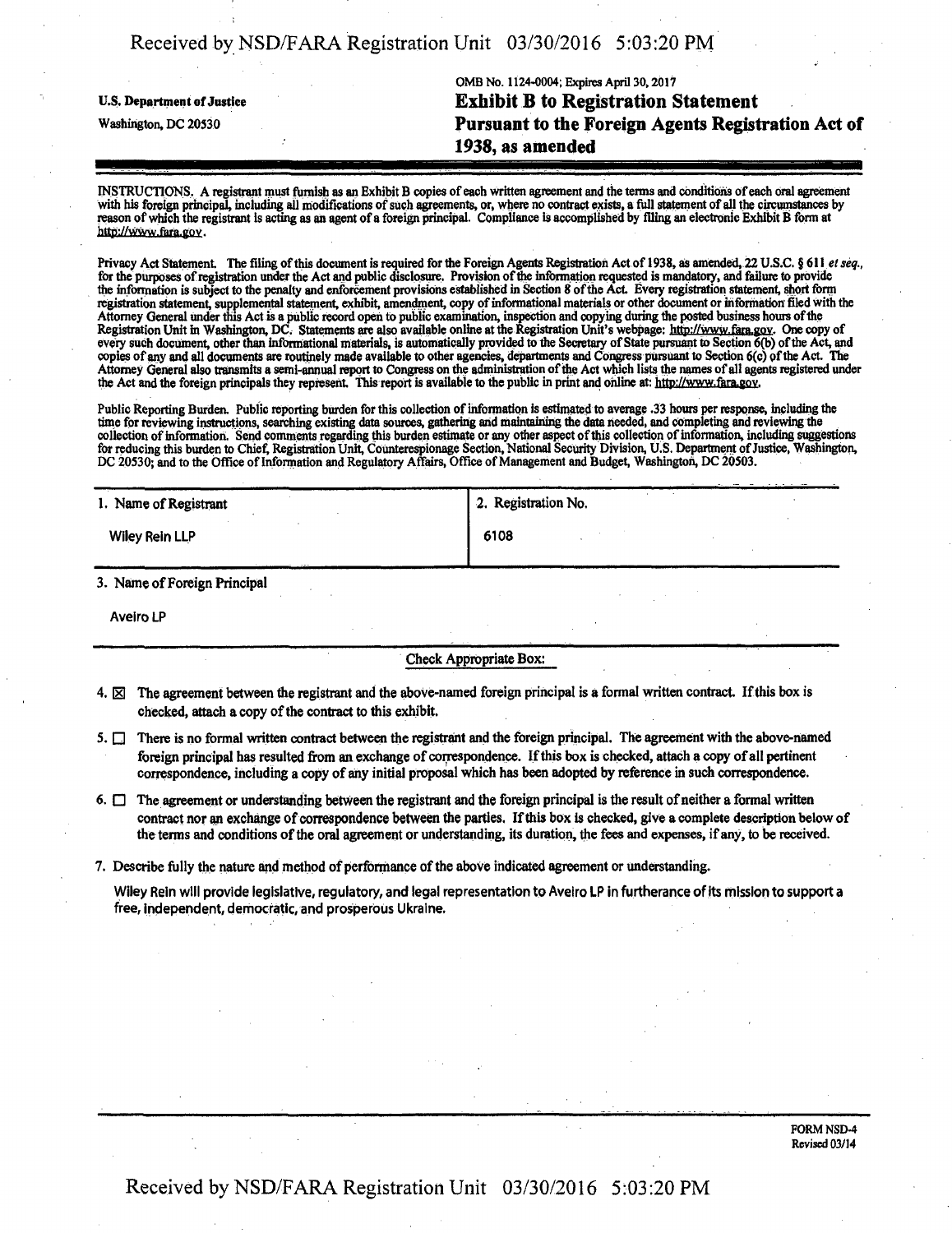8. Describe fully the activities the registrant engages in or proposes to engage in on behalf of the above foreign principal.

Wiley Rein's representation Includes providing political consulting services to Aveiro LP. Wiley Rein's representation also may Include encouraging Congress to pass legislation in furtherance of Aveiro LP's mission, and educating members of Congress and other political officials regarding international financial assistance to Ukraine.

9. Will the activities on behalf of the above foreign principal include political activities as defined in Section 1 (o) of the Aef and in the footnote below? Yes  $\boxtimes$  No  $\square$ 

If yes, describe all such political activities indicating, among other things, the relations, interests or policies to be influenced together with the means to be employed to achieve this purpose.

Wiley Rein's representation Includes providing political consulting services to Aveiro LP. Wiley Rein's representation also may include encouraging Congress to pass legislation in furtherance of Aveiro LP's mission, and educating members of Congress and other political officials regarding International financial assistance to Ukraine.

#### **EXECUTION**

In accordance with 28 U.S.C. § 1746, the undersigned swears or affirms under penalty of perjury that he/she has read the information set forth in this Exhibit B to the registration statement and that he/she is familiar with the contents thereof and that such contents are in their entirety true and accurate to the best of his/her knowledge and belief.

| Date of Exhibit B | Name and Title<br>SLATTERY<br>سمدد | Signature |           |
|-------------------|------------------------------------|-----------|-----------|
|                   |                                    |           | millalure |
|                   | STRATEGIC COL<br>nUNSel            |           |           |

Footnote: "Political activity," as defined in Section 1(o) of the Act, means any activity which the person engaging in believes will, or that the person intends to, in any way influence any agency or official of the Govern party.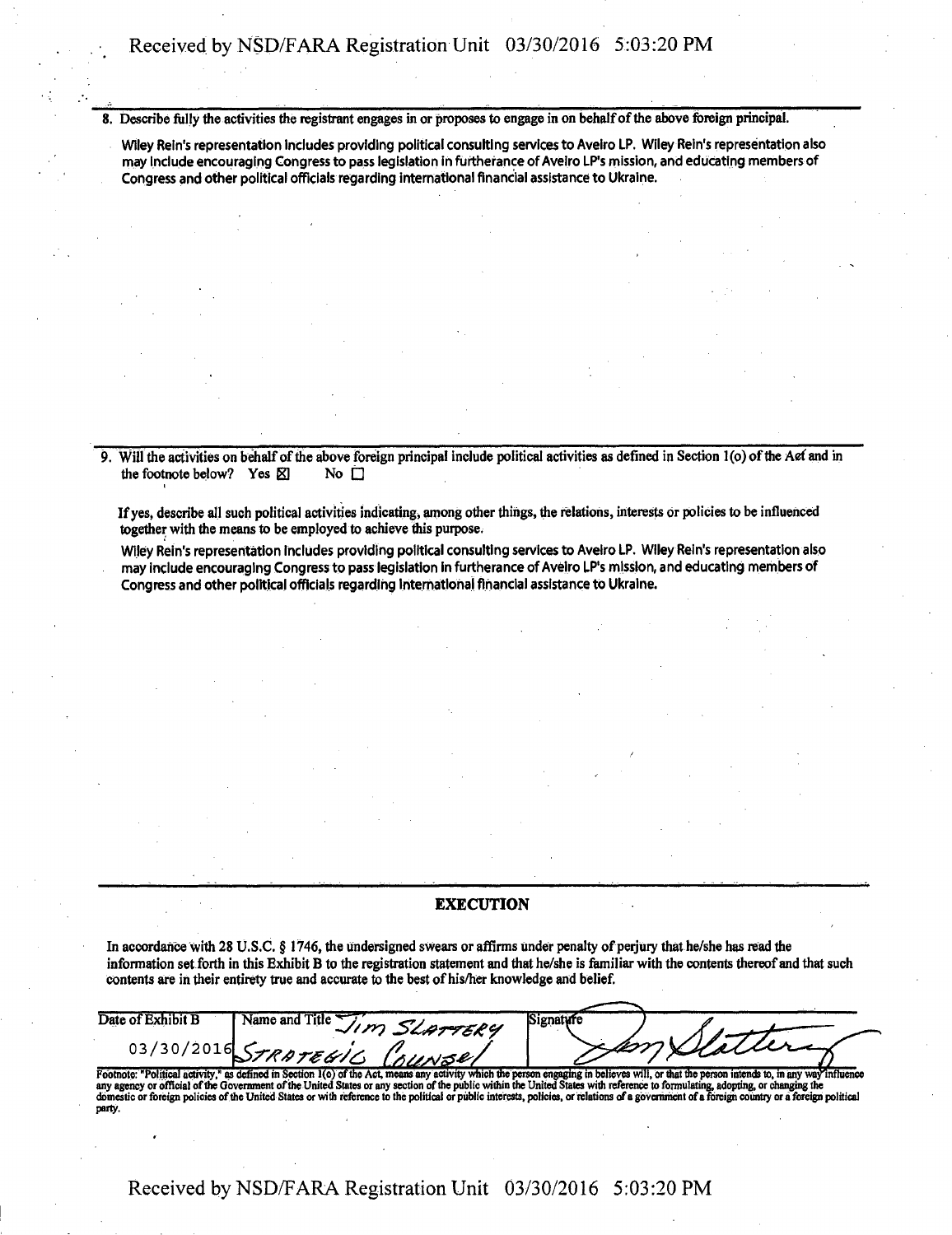

## AVERIOLP

### CONSULTANT AGREEMENT

This agreement is between AVERIO LP, Suite 1, 54 Lisbum Road, Belfast, BT9 6AF, Northern Ireland and Wiley Rein, LLP to enable AVERIO LP to receive services from Wiley Rein, LLP under the terms and conditions set forth herein.

1. Term: This Agreement is effective from March 15,2016 through December 2016. A retainer in the amount of SSB per month, plus expenses not to exceed Ville without prior client approval will be billed in advance on the 1<sup>st</sup> of each month for the term of the contract. This agreement shall automatically extend unless terminated at the choice of either party after 30 days' notice.

2. Scope: Wiley Rein, LLP will provide the services, including any reports, documentation and/or deliverables consistent with the directions of AVERIO LP regarding legislative, regulatory and legal representation. The mission of AVERIO LP is to support a free, independent, democratic prosperous Ukraine.

3. Acceptance: Services will be performed in a professional manner, consistent with applicable rules of professional conduct.

4. Time is of the Essence: Wiley Rein, LLP will perform services promptly and will meet all time commitments. Wiley Rein, LLP agrees that this is a material term of this agreement.

5. Independent Contractor: Wiley Rein, LLP certifies that it is engaged in an independent business and will perform its obligations pursuant to this agreement as an independent contractor and not as the agent or employee of AVERJO LP. Any persons who perform services hereunder will be solely the employees or agents of Wiley Rein, LLP under its sole and exclusive direction and control. Wiley Rein, LLP is solely responsible for: (a) the hours of work, methods of performance and compensation of its employees and agents; (b) compliance with all federal, state and local rules and regulations.

6. Confidential Information: Any business or technical information furnished, disclosed or made accessible by AVERIO LP to Wiley Rein, LLP, whether verbally or in writing (including, but not limited to, trade secrets, marketing plans, financial data, specifications, drawings, sketches, models, samples, computer programs and documentation), whether of AVERIO LP or a third party ("Information") is confidential and proprietary, unless otherwise publicaly available. Wiley Rein, LLP will hold information in confidence and will use it solely for the purpose of providing services.

6.1. Except as expressly provided herein, the receiving party will: (a) not use confidential information of the disclosing party for any purpose other than the

»J SftllV W'lo Ri'iii. I I.P : W.iijiin<;(ii|), Dt j Vuihyin Viijjiaiii • wuu n ikyu'ln.omi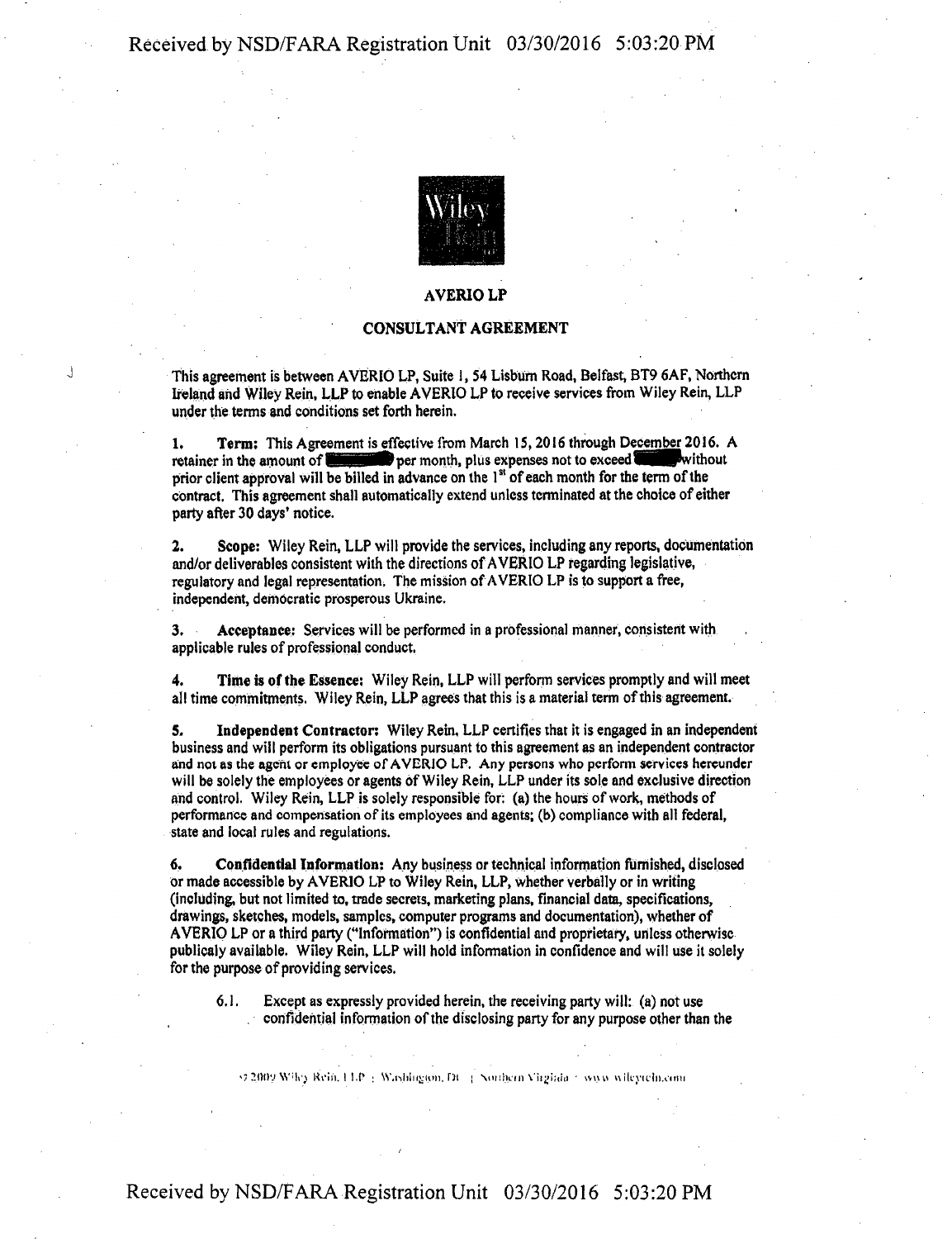fulfillment of its obligations under this agreement; (b) not disclose confidential information of the disclosing party to any third party (including any affiliate of itself or of the disclosing party) without the prior written consent of the disclosing party; (c) hot make any copies of confidential information of the disclosing party without the disclosing party's prior consent; and (d) protect and treat all confidential information of the disclosing party with the same degree of care as it uses to protect its own confidential information of like importance, but in no event with less than reasonable care. The receiving parry will only disclose confidential information of the disclosing party to its employees and/or agents who have a "need tg,know" for purposes of this agreement. The receiving party will notify and inform such employees and/or agents of the receiving party's obligations under this agreement, and the receiving party will be responsible for any breach of this agreement by its employees and/or agents. In the event that the receiving party is required to disclose confidential information of the disclosing party pursuant to law, the receiving party will notify the disclosing party of the required disclosure with sufficient time for the disclosing party to seek relief, will cooperate with the disclosing party in taking appropriate protective measures, and will make such disclosure in a fashion that maximizes protection of the confidential information from further disclosure. Notwithstanding the above, Wiley Rein, LLP acknowledges that its communications with AVERIO LP may be subject to the attorney-client privilege. Nothing herein shall be deemed a waiver of such privilege. In the event that communications are protected by attorney-client privilege, Wiley Rein, LLP shall not disclose such communications to any third party without AVERIO LP's consent.

6.2. Upon expiration of this agreement, the receiving party will promptly turn over to the disclosing party, or at the disclosing party's direction destroy, all confidential information of the disclosing party, in whole or in part, in whatever format, including any copies.

7. Advertising and Publicity: Neither party will use the other party's names, marks, codes, drawings or specifications in any advertising, press release, promotional effort or publicity of any kind without the prior written permission of the other party.

8. Termination for Convenience; Cancellation: Each party may terminate this agreement, in whole or in part, without further liability, for its convenience upon 30 days prior written notice.

9. Records and Audits: Wiley Rein, LLP will maintain complete and accurate records of all charges incurred on behalf of AVERIO LP under this agreement for a period of twenty-four months from the date of termination of the agreement. AVERIO LP will have the right to inspect Wiley Rein, LLP's records upon reasonable notice and to retain copies thereof.

'.'2fnw wite'y Rein. 1,1.1' . WaMimyon. 1)1 • \orthern Virginia w\ns.\vik>i\>in.oom